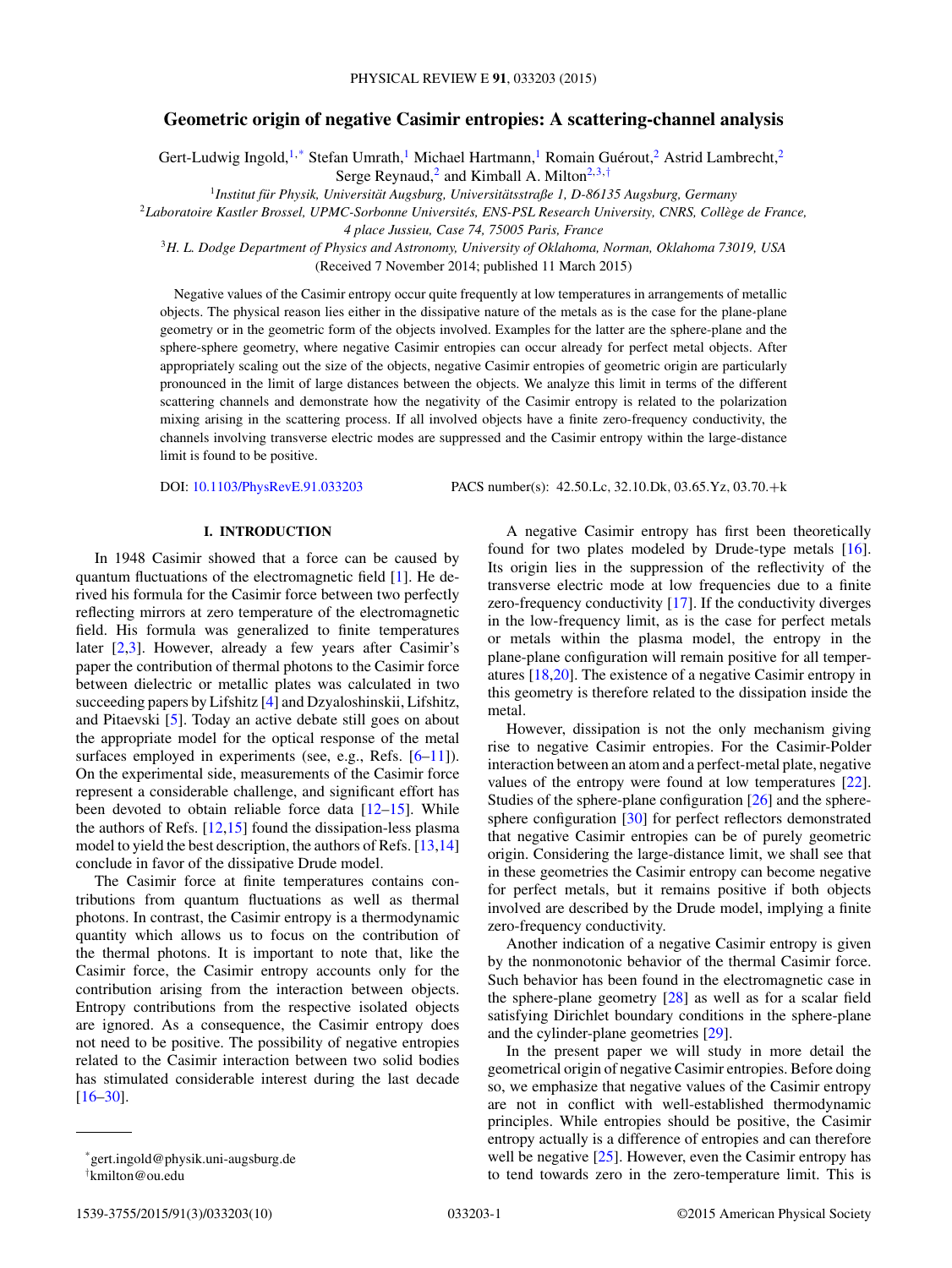<span id="page-1-0"></span>indeed the case for the Drude model for any nonvanishing value of the zero-frequency conductivity [\[19,24\]](#page-9-0).

Furthermore, close inspection reveals that strictly positive Casimir entropies over the whole temperature range are rather the exception than the rule. In order to explore the geometric origin of the negative Casimir entropy, a recent study considered the retarded Casimir-Polder interaction between a nanoobject and a plane or between two nanoobjects [\[31\]](#page-9-0). The properties of the nanoobjects were described in terms of their electric and magnetic polarizabilities. By allowing also for anisotropic polarizabilities, a variety of scenarios could be generated, thus providing insight into the conditions under which negative Casimir entropies can occur.

Here we start from a scattering approach for the electromagnetic field and emphasize the contributions of different scattering channels. First, we observe that the negativity of the Casimir entropy becomes most pronounced when the distance between sphere and plane or between the two spheres is large compared to the radius of the spheres. This observation holds despite the fact that the entropy scales with the third power of the radius for small radii so that its overall value will be strongly suppressed. As a consequence, the large-distance limit is appropriate to identify the physical mechanism responsible for the negative Casimir entropy. In particular, this limit permits us to restrict the reflection at the spheres to the dipole modes,  $\ell = 1$ .

The large-distance limit considerably simplifies the expression for the Casimir free energy within the scattering approach as we shall see in Sec. [III.](#page-3-0) First, the values of the quantum number*m*of the *z* component of the angular momentum, which is conserved for geometries of interest here, are constrained to  $|m| = 0$  and 1. Second, it is sufficient to account for one single scattering round trip between the two objects involved. In total, we are left with three distinct types of channels. Two of these channels leave the polarization type unchanged and are distinguished only by the value of  $|m|$ . The third channel involves a change of polarization and occurs only for  $|m| = 1.$ 

The most relevant channel for the negative Casimir entropy is the last one. As we shall see, this scattering channel is characterized by a Casimir free energy which increases monotonically with temperature. Its contribution to the Casimir entropy vanishes at zero temperature as well as in the high-temperature limit, but is negative for any temperatures in between. This result points towards the importance of polarization mixing in the appearance of a negative Casimir entropy.

The scenarios of different geometries and zero-frequency conductivity sketched in the beginning of this section fit nicely into this picture. In the plane-plane configuration, the polarization is conserved at each reflection. Therefore, the negative Casimir entropy appearing for Drude-type damping in that case cannot be of geometric origin. On the other hand, for the sphere-plane and sphere-sphere configurations, Drudetype metals will suppress polarization mixing. Therefore, it is to be expected that at least one of the two scatterers should have a divergent zero-frequency conductivity in order to allow for a negative Casimir entropy in the large-distance limit.



FIG. 1. (a) Plane-sphere and (b) sphere-sphere geometry with the geometric parametrization used in this paper. The surface-to-surface distance is always referred to as  $L$ , while  $\mathcal L$  denotes the distance between the plane and the center of the sphere, and *d* denotes the distance between the centers of the spheres.

## **II. NEGATIVE CASIMIR ENTROPY IN THE SPHERE-PLANE AND THE SPHERE-SPHERE GEOMETRIES**

In our analysis of the negative Casimir entropy, we will concentrate on the sphere-plane configuration and the spheresphere configuration depicted in Figs.  $1(a)$  and  $1(b)$ , respectively, together with the corresponding geometric parameters. The distance between the surfaces of the two objects will always be denoted by *L*. For the plane-sphere geometry, the natural length scale within our analysis will turn out to be  $\mathcal{L} = L + R$ , which measures the distance between the surface of the plane and the center of the sphere of radius *R*. In the sphere-sphere geometry, the natural length scale  $d = L + R_1 + R_2$  refers to the distance between the centers of the two spheres with radii  $R_1$  and  $R_2$ .

Whenever we refer to the two geometries at the same time, we will denote the natural length scales as *D*. For example, as a dimensionless temperature we will use

$$
v = \frac{2\pi Dk_B T}{\hbar c},\tag{1}
$$

which implies  $v = 2\pi Ck_BT/\hbar c$  in the plane-sphere geometry and  $\nu = 2\pi d k_B T / \hbar c$  in the sphere-sphere geometry. Here  $k_B$ ,  $\hbar$ , and  $c$  are the Boltzmann constant, the Planck constant, and the speed of light, respectively. In this paper, we make use of a formalism based on imaginary frequencies *ξ* . The corresponding dimensionless imaginary frequency is defined by

$$
\tilde{\xi} = \frac{\xi D}{c}.\tag{2}
$$

The negative Casimir entropy for the sphere-plane geometry with perfect metals is shown in Fig. [2](#page-2-0) as a function of the ratio of the distance *L* between the sphere's surface and the plane to the radius *R* of the sphere and of the temperature *T* . The Casimir entropy vanishes along the dashed line. Below this line, the Casimir entropy is negative while it is positive above. The gray area indicates parameter regions where the Casimir entropy has not been evaluated.

According to Fig. [2,](#page-2-0) the Casimir entropy becomes minimal at  $L/R \approx 0.27$  and  $2\pi C k_B T/\hbar c \approx 0.93$ . At a fixed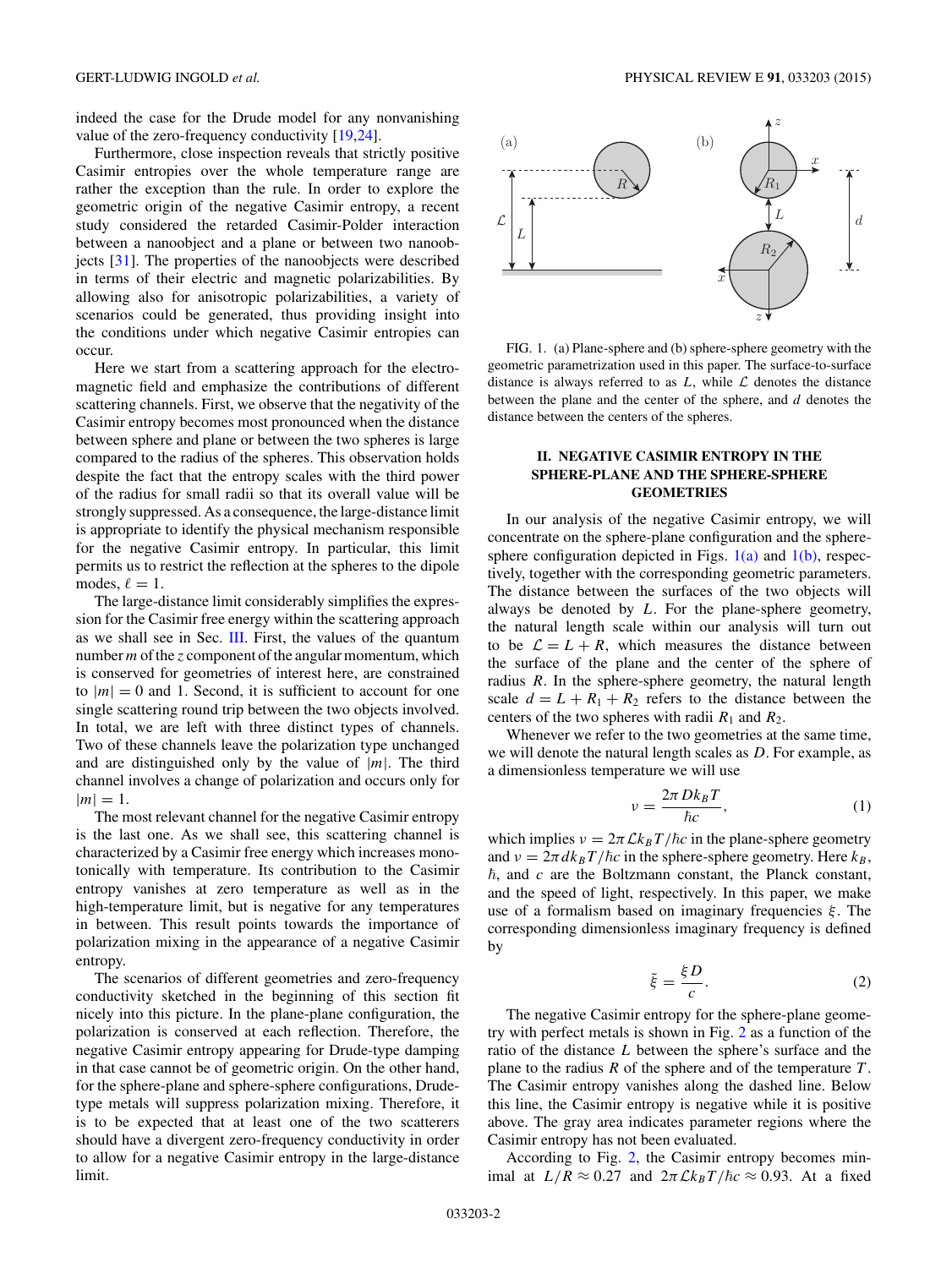<span id="page-2-0"></span>

FIG. 2. The Casimir entropy in the sphere-plane geometry is depicted for perfect metals as a function of the distance *L* between sphere and plane and the temperature *T* . The entropy vanishes along the dashed line. Below this line, the entropy is negative and changes in steps of 0.0005. The minimum of the entropy is marked by a dot. Above the dashed line, the entropy is positive and changes in steps of 0.001. No data have been calculated in the gray region.

temperature, the Casimir entropy becomes positive if the radius *R* is sufficiently large. In contrast, for small radii, the Casimir entropy will always be negative for temperatures below a threshold value to be specified in the discussion of the free energy (4); see below.

It would be expected that the sphere-plane configuration can be obtained from the sphere-sphere configuration by letting the radius of one of the two spheres go to infinity. To illustrate this transition, we show in Fig. 3 the position of the minimum of the Casimir entropy for perfect metals as a function of the geometric parameters and the temperature for two spheres with radii  $R_$  and  $R_$  for the smaller and larger sphere, respectively. For the filled circles, the corresponding values of the ratio  $R_{>}/R_{<}$  are indicated, ranging from  $R_{>}/R_{<}=1$ for spheres of equal radius to the extreme case  $R_>/R_ \sim = \infty$ for which the position of the entropy minimum for the plane-



FIG. 3. The transition from perfect-metal sphere-sphere to sphere-plane configurations is illustrated by the position of the minimum of the entropy as a function of the surface-to-surface distance *L* and the temperature *T* . The points refer to different ratios of the radii  $R_{\geq}$  and  $R_{\leq}$  of the larger and smaller sphere, respectively. For the filled circles, the ratio of radii is indicated in the plot. The point marked by  $\infty$  corresponds to the position of the minimum of the Casimir entropy in Fig. 2.



FIG. 4. The Casimir entropy in the sphere-plane geometry multiplied by a factor  $(\mathcal{L}/R)^3$  is displayed for perfect metals as a function of the inverse of the distance  $\mathcal L$  between the sphere's center and the plane and the temperature *T* . The entropy vanishes along the dashed line. Below this line, the entropy is negative and changes in steps of 0.00125. Above the dashed line, the entropy is positive and changes in steps of 0.0025. No data have been calculated in the gray region.

sphere geometry is shown. The data clearly indicate a smooth transition between the sphere-sphere and the plane-sphere configuration.

As far as the physical origin of the negative Casimir entropy is concerned, the presentation of the data in Fig. 2 is somewhat misleading because for small sphere radius, the entropy decreases with the volume of the sphere. It is thus appropriate to scale the entropy with  $(L/R)^3$ . The result is depicted in Fig. 4, where the dashed line again indicates a vanishing Casimir entropy and negative values of the Casimir entropy are found below the dashed line. Note that in this plot, in contrast to Fig. 2, small sphere radii are on the left side. The minimum of the scaled Casimir entropy lies at  $R = 0$ . We can thus conclude that the large-distance limit  $L, L \gg R$  is well suited for an analysis of the negative Casimir entropy.

By means of the thermodynamic relation

$$
S = -\frac{\partial \mathcal{F}}{\partial T},\tag{3}
$$

the Casimir entropy  $S$  for the sphere-plane configuration with perfect metals in the large-distance limit can easily be obtained from the expression for the Casimir free energy  $\mathcal F$  in this limit [\[26\]](#page-9-0)

$$
\mathcal{F} = \frac{3\hbar c}{16\pi} \frac{R^3}{\mathcal{L}^4} [g(v)\cosh(v) + g(v)^2 + g(v)^3 \cosh(v)], \quad (4)
$$

where we introduced the abbreviation

$$
g(v) = \frac{v}{\sinh(v)}.\tag{5}
$$

Taking the derivative with respect to temperature, one finds negative values for the Casimir entropy for temperatures satisfying  $0 < v \lesssim 1.486$  in agreement with the data shown in Fig. 4 for small values of *R*. In order to obtain information about the physical origin of the negative Casimir entropy, in Sec. [IV A](#page-4-0) we will decompose the free energy (4) and the entropy derived from it into contributions arising from different scattering channels.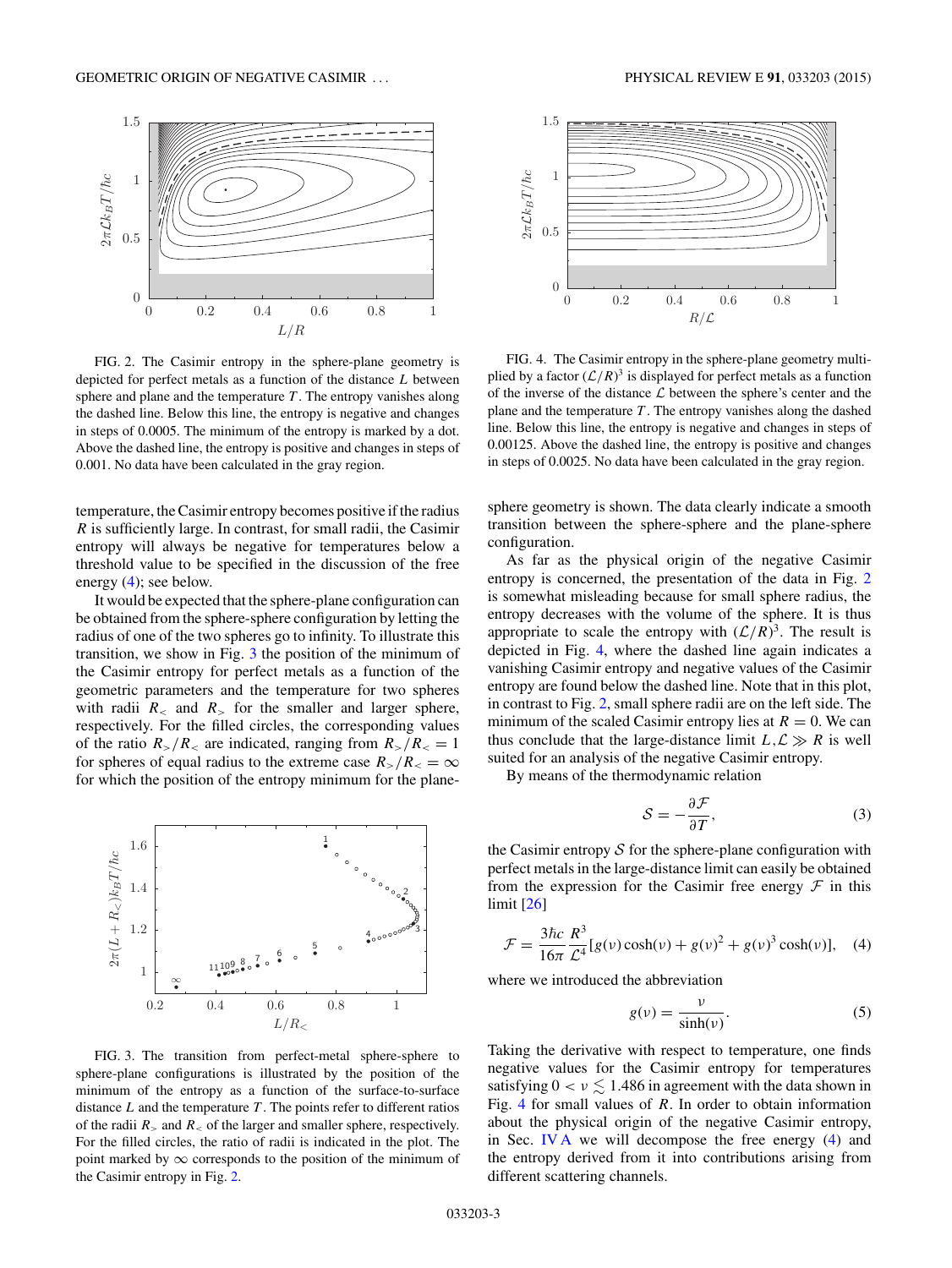<span id="page-3-0"></span>

FIG. 5. The Casimir entropy in the sphere-sphere geometry multiplied with  $(d/R)^6$  is depicted for perfect metals as a function of the inverse of the distance *d* between the centers of the spheres and of the temperature *T* for spheres of equal radii,  $R_1 = R_2 = R$ . The entropy vanishes along the dashed line. Inside the region bounded by the dashed line, the entropy is negative and changes in steps of 0.025. Outside of the dashed line, the entropy is positive and changes in steps of 0.005. The density of the contour lines has been decreased at higher temperatures to improve the clarity of the plot.

For the sphere-sphere geometry, the region of negative Casimir entropy for perfect-metal spheres of equal radii is displayed in Fig. 5, where the entropy is scaled by  $(d/R)^6$ . The dashed line separates the regions of negative and positive Casimir entropies with negative values appearing inside the region delimited by the dashed line. As an obvious difference to the sphere-plane geometry shown in Fig. [4](#page-2-0) we observe that while in the latter case negative values of the Casimir entropy are found down to the lowest temperatures, this is not the case in the sphere-sphere geometry. This fact has already been noted in Ref. [\[30\]](#page-9-0). Furthermore, the region of negative Casimir entropies ends before *R/d* reaches its maximum value of 1*/*2.

Despite these differences, Fig. 5 suggests that again interesting insights into the physics of the negative Casimir entropy can be obtained from the large-distance limit  $d \gg R$ . The free energy for perfect-metal spheres in this limit is given by  $\lceil 30 \rceil$ 

$$
\mathcal{F} = -\frac{\hbar c}{16\pi} \frac{R^6}{d^7} \{ 30g(v)\cosh(v) + 30g(v)^2 \n+ 29g(v)^3 \cosh(v) + 9g(v)^4 [2\cosh(v)^2 + 1] \n+ 9g(v)^5 \cosh(v)[\cosh(v)^2 + 2]\},
$$
\n(6)

where  $g(v)$  was defined in [\(5\)](#page-2-0). A decomposition of this result and the corresponding entropy in terms of the scattering channels will be carried out in Sec. [IV B.](#page-5-0)

#### **III. LARGE-DISTANCE APPROXIMATION**

Within the scattering approach, the Casimir free energy can be expressed as

$$
\mathcal{F} = 2k_B T \sum_{n=0}^{\infty} \sum_{m=0}^{\infty} \ln\{\det[1 - \mathcal{M}^{(m)}(\xi_n)]\}.
$$
 (7)

The first sum runs over the Matsubara frequencies  $\xi_n =$  $2\pi n/\hbar\beta$  with  $\beta = 1/k_B T$ . The prime indicates that only

one half of the  $n = 0$  term should be taken. The geometries depicted in Fig. [1](#page-1-0) are symmetric under rotations around the *z* axis, thus allowing us to decompose the scattering problem into subspaces of fixed eigenvalues *m* of the *z* component of the angular momentum. Since the sign of *m* is irrelevant for the scattering process, we sum only over positive values of *m*, leading to a prefactor 2 except for  $m = 0$  as again indicated by a prime.

The matrix  $\mathcal{M}^{(m)}(\xi_n)$  describes a roundtrip scattering process between the two scattering objects at imaginary frequency  $i\xi_n$  in the subspace of the *z* component of the angular momentum characterized by *m*. The round-trip scattering operator

$$
\mathcal{M}^{(m)} = \mathcal{R}_1^{(m)} \mathcal{T}_{12}^{(m)} \mathcal{R}_2^{(m)} \mathcal{T}_{21}^{(m)}
$$
(8)

contains four building blocks, namely, the translation operator  $\mathcal{T}_{21}$  from the reference frame of object 1 to that of object 2, the reflection operator  $\mathcal{R}_2$  on object 2, the reverse translation operator  $T_{12}$ , and the reflection operator  $\mathcal{R}_1$  on object 1. While keeping the quantum number *m* unchanged, these operators will in general modify the other parameters of the scattered modes like their polarization and, for spherical waves, their angular momentum quantum number  $\ell$  or, for plane waves, their wave vector **k**.

We argued in the previous section that the limit of large distances between the scattering objects is appropriate to analyze the origin of negative Casimir entropies. To be specific, we assume that the distance *D* is much larger than the sphere radius *R*. In the case of two spheres, *R* refers to the larger of the two radii. As we shall see now, this limit allows us to quantify the contribution of each scattering channel to the Casimir entropy.

Since the matrix elements of the translation operators for imaginary frequencies decay exponentially with *D*, the highest relevant frequencies are of the order of *c/D*. The reflection on a sphere will then contribute a factor  $(R/D)^{2\ell+1}$  where  $\ell$ denotes the order of the multipole wave scattered at the sphere. As a consequence, we may restrict the scattering at a sphere to  $\ell = 1$ . In the large-distance limit, the Casimir entropy for the sphere-plane geometry and the sphere-sphere geometry thus scales with  $(R/L)^3$  and  $(R/d)^6$ , respectively. These factors are at the origin of the scaling employed in the previous section.

Furthermore, in the large-distance limit the matrix elements of the round-trip operator are very small, and we may expand the logarithm in (7). In view of  $tr(A) = log[det (exp(A))]$  with tr denoting the trace, we then obtain

$$
\mathcal{F} = -k_B T \sum_{n=0}^{\infty} \sum_{P,P'} \left[ \mathcal{M}_{P,P}^{(0)}(\xi_n) \delta_{P,P'} + 2 \mathcal{M}_{P,P'}^{(1)}(\xi_n) \right], \quad (9)
$$

where  $P$  and  $P'$  denote the polarizations on the two scattering objects. Even though we restrict our considerations to  $\ell = 1$ on each sphere, the translation operators  $T$  present in the matrix elements  $\mathcal{M}_{P,P'}^{(m)}$  implicitly give rise to a sum over other multipole moments  $\ell'$  or, in the sphere-plane geometry, to an integral over the projection  $\mathbf{k}_{\parallel}$  of the wave vector onto the plane.

The polarizations  $P$  and  $P'$  in (9) can be either transverse electric (TE) or transverse magnetic (TM) and correspond to the mode polarizations on the two scatterers. Note that on a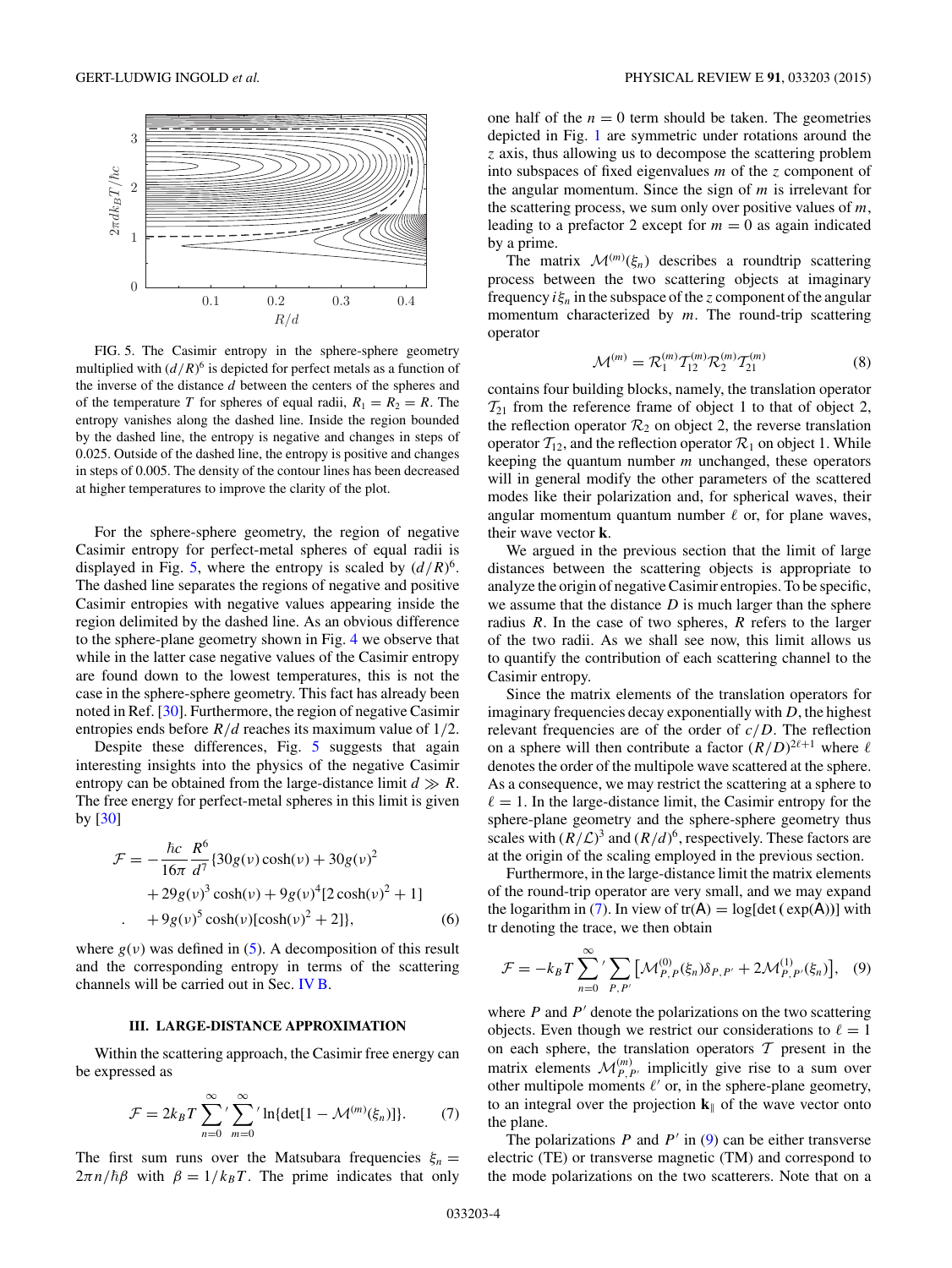<span id="page-4-0"></span>sphere, the TE and TM polarizations are sometimes referred to as H and E polarizations, respectively. While, in general, the polarization may change in the course of the scattering process, this is not the case for  $m = 0$ . In this case, for a TE (TM) mode on the sphere the electric (magnetic) field will have only a component in the plane perpendicular to the *z* direction. As a consequence, the expansion of this mode on the other sphere or the plane will contain exclusively TE (TM) modes and no polarization change ensues.

We thus have to account for three essentially different scattering channels. The channels where the polarization is conserved contribute for  $m = 0$  and  $m = 1$ . A third channel involves a change of polarization and is restricted to  $m = 1$ . The latter channel is of particular interest for our discussion for the following reason.

Focusing on the contribution of the translation operator, it is clear that in the absence of a shift, the polarization of the mode cannot change. In [\(9\)](#page-3-0), for dimensional reasons, the shift can appear only in the combination  $\xi_nD/c$ . As a consequence, the  $n = 0$  term will vanish if the polarizations  $P$ and *P'* differ, implying in turn that the free energy contribution of this channel will vanish at high temperatures. Since the contribution to the Casimir free energy of the polarizationchanging channel at zero temperature is negative and turns out to be monotonically increasing, its contribution to the Casimir entropy in view of [\(3\)](#page-2-0) will always be negative.

While the differences between the scattering channels discussed so far were mainly due to the translation operators  $\mathcal T$ , the reflection properties of the sphere(s) offer an interesting way to select channels. The reflection at a perfectly conducting (PC) sphere of radius *R* to leading order in *ξR/c* is dominated by the Mie coefficients with  $\ell = 1$ . For the TM mode, the Mie coefficient is then given by

$$
a_1^{PC}(\xi) = -\frac{2}{3} \left(\frac{\xi R}{c}\right)^3 + O(\xi^5),\tag{10}
$$

and for the TE mode it reads

$$
b_1^{PC}(\xi) = \frac{1}{3} \left(\frac{\xi R}{c}\right)^3 + O(\xi^5). \tag{11}
$$

We thus have  $a_1^{PC} = -2b_1^{PC}$ , leading to simple numerical relations between the contributions of the polarization-conserving scattering channels.

In contrast, for spheres made of a metal described by the Drude model (D), one finds

$$
a_1^D(\xi) = -\frac{2}{3} \left(\frac{\xi R}{c}\right)^3 + O(\xi^4),\tag{12}
$$

while  $b_1^D(\xi)$  is of order ( $\xi R/c$ <sup>4</sup> and therefore negligible within the large-distance approximation. Switching from a perfectly conducting sphere to a Drude metal sphere allows us to suppress the reflection of TE modes on the sphere. In particular, the polarization-changing channel will become irrelevant as we will explain in more detail in Sec. [V.](#page-8-0)

These general considerations and their consequences for the Casimir entropy will be worked out more explicitly in the following section dealing with the specific geometries shown in Fig. [1.](#page-1-0)

## **IV. CASIMIR FREE ENERGY AND ENTROPY FOR PERFECT CONDUCTORS**

### **A. Sphere-plane geometry**

Within the large-distance approximation, we only need the matrix elements of the round-trip operator for  $m = 0$  and 1 to obtain the free energy by means of  $(9)$ . We then can make use of [\(3\)](#page-2-0) to obtain the entropy. For the sphere-plane geometry, the matrix element of the round-trip operator can easily be obtained from the expressions given in Ref.  $[26]$ . For  $m = 0$ , we obtain

$$
\mathcal{M}_{\text{TM,TM}}^{(0)} = \frac{1}{4} \left( \frac{R}{\mathcal{L}} \right)^3 (1 + 2\tilde{\xi}) \exp(-2\tilde{\xi}) \tag{13}
$$

and

$$
\mathcal{M}_{\text{TE,TE}}^{(0)} = \frac{1}{2} \mathcal{M}_{\text{TM,TM}}^{(0)} \tag{14}
$$

with the dimensionless frequency  $\tilde{\xi}$  introduced in [\(2\)](#page-1-0).

For  $m = 1$ , the matrix elements for the round trips where polarization is conserved are

$$
\mathcal{M}_{\text{TM,TM}}^{(1)} = \frac{1}{8} \left( \frac{R}{\mathcal{L}} \right)^3 (1 + 2\tilde{\xi} + 2\tilde{\xi}^2) \exp(-2\tilde{\xi}) \tag{15}
$$

and

$$
\mathcal{M}_{\text{TE,TE}}^{(1)} = \frac{1}{2} \mathcal{M}_{\text{TM,TM}}^{(1)}.
$$
 (16)

For round trips involving a change of polarization, one finds

$$
\mathcal{M}_{\text{TM,TE}}^{(1)} = \frac{1}{4} \left(\frac{R}{\mathcal{L}}\right)^3 \tilde{\xi}^2 \exp(-2\tilde{\xi}) \tag{17}
$$

and

$$
\mathcal{M}_{\text{TE,TM}}^{(1)} = \frac{1}{2} \mathcal{M}_{\text{TM,TE}}^{(1)}.
$$
 (18)

Here the first subscript of the round-trip operator  $M$  refers to the polarization on the sphere while the second subscript indicates the polarization on the plane. The matrix elements (17) and (18) for scattering processes involving a change of polarization vanish in the limit of vanishing frequency  $\tilde{\xi}$  as discussed in the previous section.

Making use of  $(9)$ , we can decompose the Casimir free energy for perfect metal sphere and plane into contributions from the different scattering channels according to

$$
\mathcal{F} = -\frac{\hbar c}{2\pi \mathcal{L}} \left(\frac{R}{\mathcal{L}}\right)^3 \left[f_{\text{TM,TM}}^{(0)} + f_{\text{TE,TE}}^{(0)} + f_{\text{TM,TM}}^{(1)} + f_{\text{TE,TE}}^{(1)} + f_{\text{TM,TE}}^{(1)} + f_{\text{TE,TM}}^{(1)}\right].
$$
 (19)

Evaluating the corresponding Matsubara sums, we find for  $m = 0$  from (13)

$$
f_{\text{TM,TM}}^{(0)} = \frac{1}{8} [g(\nu)\cosh(\nu) + g(\nu)^2].
$$
 (20)

Here we have made use of the dimensionless temperature [\(1\)](#page-1-0) and the function *g* defined in [\(5\)](#page-2-0). For  $m = 1$ , we obtain from  $(15)$  and  $(17)$ 

$$
f_{\text{TM,TM}}^{(1)} = \frac{1}{8} [g(\nu)\cosh(\nu) + g(\nu)^2 + g(\nu)^3 \cosh(\nu)] \quad (21)
$$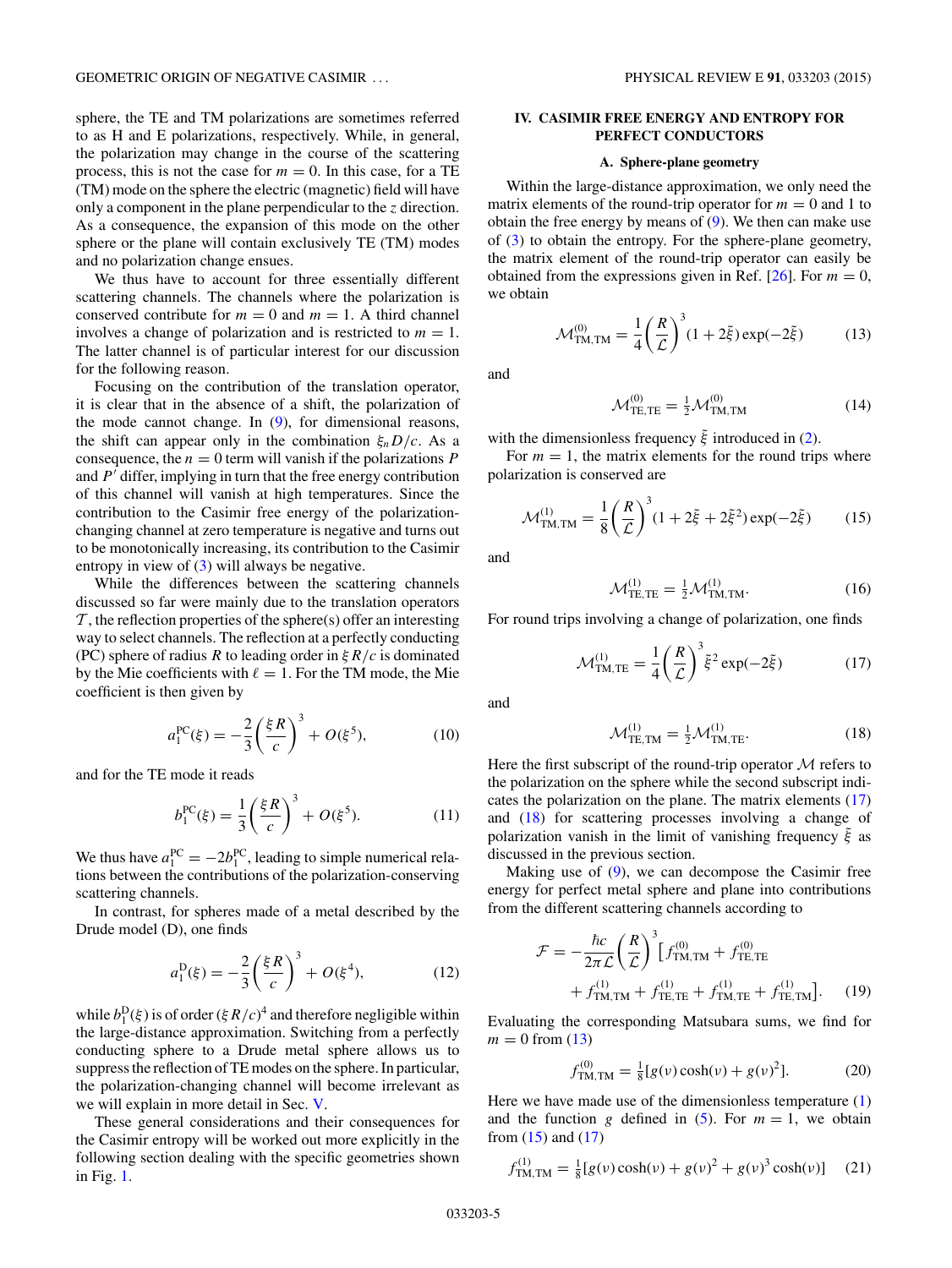<span id="page-5-0"></span>and

$$
f_{\text{TM,TE}}^{(1)} = \frac{1}{8}g(\nu)^3 \cosh(\nu),\tag{22}
$$

respectively. The remaining three contributions in [\(19\)](#page-4-0) are related to the expressions just given by a factor of 1*/*2 according to the relations  $(14)$ ,  $(16)$ , and  $(18)$ . Summing up all terms, we recover the free energy [\(4\)](#page-2-0) for sphere and plane made of perfect conductors obtained earlier in Ref. [\[26\]](#page-9-0). The decomposition in terms of the different scattering channels is found to be in agreement with the expressions obtained in Ref. [\[31\]](#page-9-0). In order to make the connection, one sets the electric and magnetic polarizability equal to  $R^3$  and  $-R^3/2$ , respectively. For vanishing polarizability in the transverse direction, one finds the contribution for  $m = 0$ , while an isotropic polarizability yields the sum of the contributions from  $m = 0$  and 1.

It is now straightforward to obtain the contributions of the various scattering channels to the Casimir entropy. Expressing the Casimir entropy in terms of a rescaled Casimir entropy *s* according to

$$
S = k_B \left(\frac{R}{\mathcal{L}}\right)^3 s,\tag{23}
$$

the definition of the entropy  $(3)$  turns into

$$
s = \frac{\partial f}{\partial \nu}.\tag{24}
$$

We then obtain from  $(20)$ ,  $(21)$ , and  $(22)$ 

$$
s_{\text{TM,TM}}^{(0)} = \frac{1}{8\nu} [g(\nu)\cosh(\nu) + g(\nu)^2 - 2g(\nu)^3 \cosh(\nu)], (25)
$$

$$
s_{\text{TM,TM}}^{(1)} = \frac{1}{8\nu} \{g(\nu)\cosh(\nu) + g(\nu)^2 + g(\nu)^3 \cosh(\nu) - g(\nu)^4 [2\cosh^2(\nu) + 1] \},\tag{26}
$$

$$
s_{\text{TM,TE}}^{(1)} = \frac{1}{8\nu} \{3g(\nu)^3 \cosh(\nu) - g(\nu)^4 [2\cosh^2(\nu) + 1]\}. \tag{27}
$$

The remaining three contributions to the Casimir entropy can be obtained by simple multiplication with a factor 1*/*2 as before for the free energy and the matrix elements of the round-trip operator.

In Fig. 6 the temperature dependence of the contributions  $(25)$ ,  $(26)$ , and  $(27)$  from the channels with TM polarization on the sphere to the Casimir entropy are shown. Among the polarization-conserving channels, the  $m = 0$  contribution is positive for all temperatures. The  $m = 1$  contribution, while being slightly negative at sufficiently small temperatures, in combination with the  $m = 0$  contribution will still always lead to positive values of the entropy. In order to arrive at a negative entropy, one needs the polarization-changing mode. In fact,  $S_{\text{TM,TE}}^{(1)}$  is negative for all temperatures as was already conjectured in Sec. [III.](#page-3-0)

The negative contribution of the polarization-changing channel is indeed sufficiently large to render the sum of all contributions negative. This can clearly be seen from the



FIG. 6. (Color online) The contributions  $(25)$ ,  $(26)$ , and  $(27)$  to the Casimir entropy in the plane-sphere geometry arising from the scattering channels with TM polarization on the sphere are shown as a function of the dimensionless temperature. While  $S_{\text{TM,TM}}^{(0)}$  is always positive and  $S_{\text{TM,TM}}^{(1)}$  becomes only slightly negative for small temperatures,  $S_{\text{TM,TE}}^{(1)}$  is negative for all temperatures.

low-temperature expansions of the entropies (25)–(27)

$$
s_{\text{TM,TM}}^{(0)} = \frac{1}{45}v^3 - \frac{2}{315}v^5 + O(v^7),\tag{28}
$$

$$
s_{\text{TM,TM}}^{(1)} = -\frac{1}{90}v^3 + \frac{1}{105}v^5 + O(v^7),\tag{29}
$$

$$
s_{\text{TM,TE}}^{(1)} = -\frac{1}{30}v^3 + \frac{1}{63}v^5 + O(v^7). \tag{30}
$$

Taking all six channels between perfect conductor plane and sphere into account, we obtain for the low-temperature expansion of the Casimir entropy

$$
s = -\frac{1}{30}\nu^3 + \frac{1}{35}\nu^5 + O(\nu^7). \tag{31}
$$

In the large-distance limit, we thus obtain negative values for the Casimir entropy at sufficiently low temperatures. In the limit of vanishing temperature, the Casimir entropy goes to zero in agreement with the third law of thermodynamics.

#### **B. Sphere-sphere geometry**

We now turn to the discussion of the Casimir free energy and entropy of the sphere-sphere configuration depicted in Fig. [1\(b\).](#page-1-0) In order to determine the Casimir free energy in the limit of large distance,  $d \gg R_1, R_2$ , from the expression [\(9\)](#page-3-0), we first need to determine the matrix elements  $\mathcal{M}_{P,P'}^{(m)}$  of the round-trip operator with  $m = 0$  and 1.

As discussed in Sec. [III,](#page-3-0) the large-distance approximation implies that on the spheres, we can restrict the field modes to dipole spherical waves,  $\ell = 1$ . For the spheres, the matrix elements of the reflection operators are thus simply given by the Mie coefficients  $(10)$  and  $(11)$ , and we have

$$
\mathcal{R}^{(m)}_{\text{TM,TM}} = -\frac{2}{3} \left( \frac{R}{d} \right)^3 \tilde{\xi}^3 \tag{32}
$$

and

$$
\mathcal{R}_{\text{TE,TE}}^{(m)} = \frac{1}{3} \left(\frac{R}{d}\right)^3 \tilde{\xi}^3,\tag{33}
$$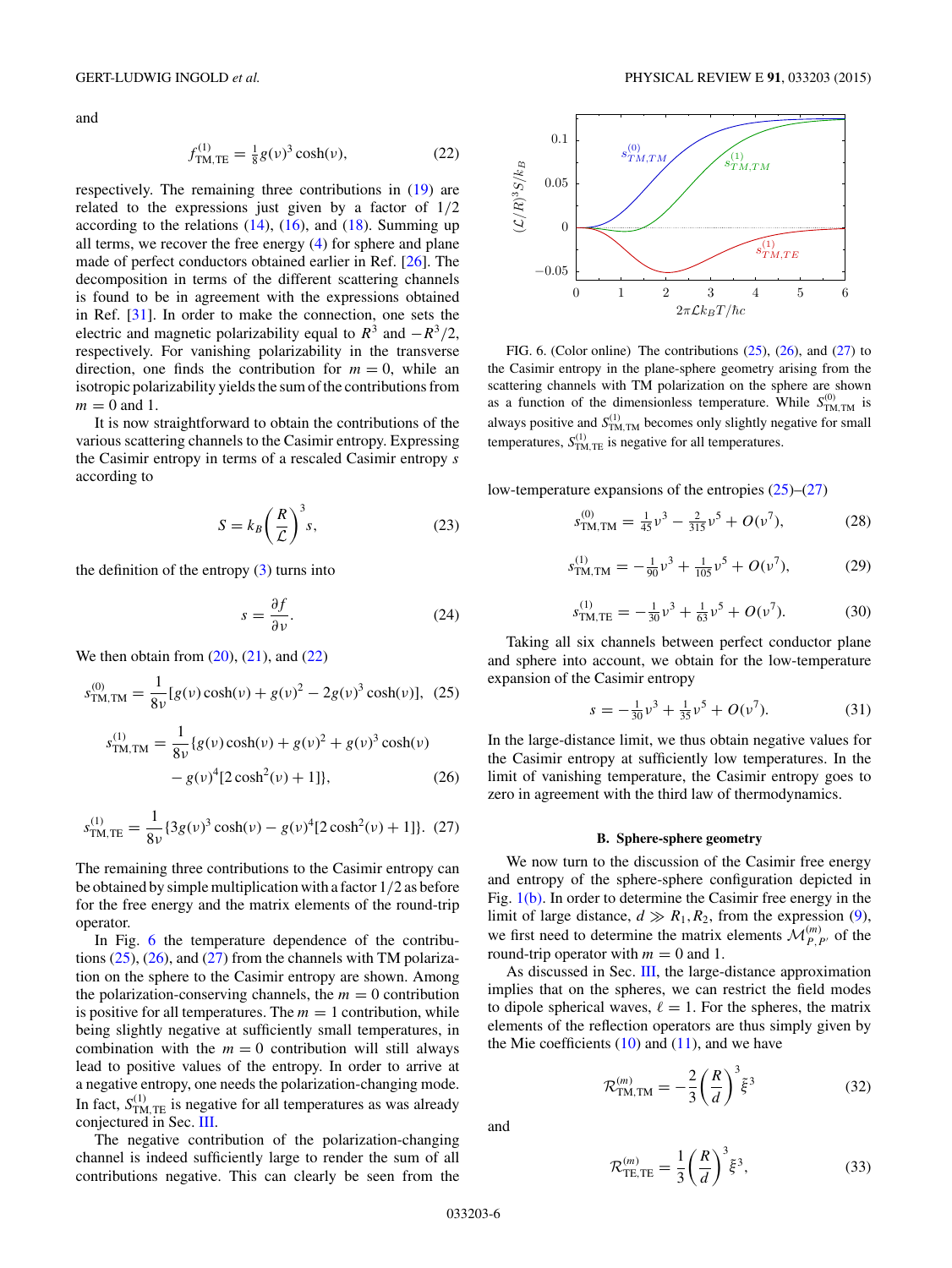where *R* is the sphere radius and  $\tilde{\xi}$  is the dimensionless imaginary frequency [\(2\)](#page-1-0). In contrast to the reflection on a plane in the preceding subsection, the polarization of a spherical wave remains unchanged by the reflection at a sphere.

However, the translation operator for spherical waves with wave vector *k* from the center of one sphere to the center of the other sphere leads to a mixing of polarizations. The general expressions for the matrix elements of the translation operator [\[32\]](#page-9-0) can be simplified if the translation is performed along the *z* axis [\[33,34\]](#page-9-0) as is the case in the setup displayed in Fig.  $1(b)$ . Within the large-distance approximation, we find for the channels conserving the polarization

$$
\mathcal{T}_{P,P}^{(m)} = (-1)^m \frac{3}{4} \sum_{\ell'=0,2} i^{-\ell'} [4 - \ell'(\ell'+1)] (2\ell' + 1)
$$

$$
\times \begin{pmatrix} 1 & 1 & \ell' \\ 0 & 0 & 0 \end{pmatrix} \begin{pmatrix} 1 & 1 & \ell' \\ m & -m & 0 \end{pmatrix} h_{\ell'}^{(1)}(kd). \quad (34)
$$

For a change of polarization,  $P \neq P'$ , the matrix element vanishes for  $m = 0$  in agreement with the argument given in Sec. [III,](#page-3-0) while for  $m = 1$  we have

$$
\mathcal{T}_{P,P'}^{(1)} = \pm \frac{3}{2} ikd \sum_{\ell'=0,2} i^{-\ell'} (2\ell' + 1)
$$

$$
\times \begin{pmatrix} 1 & 1 & \ell' \\ 0 & 0 & 0 \end{pmatrix} \begin{pmatrix} 1 & 1 & \ell' \\ 1 & -1 & 0 \end{pmatrix} h_{\ell'}^{(1)}(kd). \quad (35)
$$

The first two factors in the second lines of  $(34)$  and  $(35)$  denote Wigner 3*j* symbols, while  $h_{\ell}^{(1)}$  is a spherical Bessel function of the third kind. The overall sign in  $(35)$  is positive or negative depending on whether the translation is performed in positive or negative *z* direction, respectively.

Employing the relation

$$
h_{\ell}^{(1)}(ix) = -\frac{2}{\pi} i^{-\ell} k_{\ell}(x)
$$
\n(36)

between the spherical Bessel function of the third kind and the modified spherical Bessel function  $k_{\ell}$ , it is straightforward to express the matrix elements of the translation operator in imaginary frequency *ξ* needed in order to evaluate the Matsubara sum [\(9\)](#page-3-0). With the explicit expressions for the modified spherical Bessel functions

$$
k_0(x) = \frac{\pi}{2} \frac{\exp(-x)}{x},
$$
  
\n
$$
k_2(x) = \frac{\pi}{2} \left( \frac{1}{x} + \frac{3}{x^2} + \frac{3}{x^3} \right) \exp(-x),
$$
\n(37)

the matrix elements needed in the following are then found to read

$$
T_{P,P}^{(0)} = 3\left(\frac{1}{\tilde{\xi}^3} + \frac{1}{\tilde{\xi}^2}\right) \exp(-\tilde{\xi})
$$
 (38)

and

$$
\mathcal{T}_{P,P}^{(1)} = -\frac{3}{2} \left( \frac{1}{\tilde{\xi}^3} + \frac{1}{\tilde{\xi}^2} + \frac{1}{\tilde{\xi}} \right) \exp(-\tilde{\xi}) \tag{39}
$$

for  $P = \text{TE, TM}$ , while for differing polarizations  $P$  and  $P'$ one finds

$$
\mathcal{T}_{P,P'}^{(1)} = \pm \frac{3}{2} \left( \frac{1}{\tilde{\xi}^2} + \frac{1}{\tilde{\xi}} \right) \exp(-\tilde{\xi}).\tag{40}
$$

In the last equation, the sign depends on the direction of translation with respect to the *z* axis as discussed in the context of (35).

We note that even though these matrix elements diverge for vanishing frequency  $\xi$ , their products with the matrix elements [\(32\)](#page-5-0) and [\(33\)](#page-5-0) of the reflection operator remain finite. While the combination of the two matrix elements yields a nonzero value if the polarization is conserved, the product of the matrix element (40) for changing polarization with one of the reflection matrix elements  $(32)$  and  $(33)$  goes to zero for vanishing frequency *ξ*˜.

As a consequence, the contribution of the polarizationchanging channels to the Casimir free energy and entropy vanishes at high temperatures where the Matsubara sum [\(9\)](#page-3-0) is dominated by the  $n = 0$  term. Already at this point, we can therefore expect the same qualitative temperature dependence of the contributions of the polarization-changing channels as in the plane-sphere geometry. These channels will thus play the same crucial role for an overall negative Casimir entropy also for the sphere-sphere geometry. The difference between the polarization-conserving and polarization-changing channels can be traced back to an extra factor *kd* appearing in the front of the right-hand side of  $(35)$  compared to  $(34)$ . This factor ensures that for vanishing translation,  $d = 0$ , no change of polarization occurs as was argued in Sec. [III.](#page-3-0)

With the matrix elements listed above, it is straightforward to evaluate the contributions of the various channels to the Casimir free energy by means of  $(8)$  and  $(9)$ . We decompose the Casimir free energy into the contributions from the various scattering channels

$$
\mathcal{F} = -\frac{\hbar c}{2\pi d} \left(\frac{R_1 R_2}{d^2}\right)^3 \left[f_{\text{TM,TM}}^{(0)} + f_{\text{TE,TE}}^{(0)} + f_{\text{TM,TM}}^{(1)} + f_{\text{TE,TE}}^{(1)} + f_{\text{TE,TE}}^{(1)} + f_{\text{TE,TE}}^{(1)} + f_{\text{TE,TM}}^{(1)}\right].
$$
 (41)

The contributions to (41) arising from polarization-conserving channels are given by

$$
f_{\text{TM,TM}}^{(0)} = 2g(v)\cosh(v) + 2g(v)^{2} + g(v)^{3}\cosh(v) \quad (42)
$$

and

$$
f_{\text{TM,TM}}^{(1)} = \frac{1}{2} \{ 2g(v) \cosh(v) + 2g(v)^2 + 3g(v)^3 \cosh(v) + g(v)^4 [2 \cosh^2(v) + 1] + g(v)^5 \cosh(v) [\cosh^2(v) + 2] \}
$$
(43)

together with

$$
f_{\text{TE,TE}}^{(m)} = \frac{1}{4} f_{\text{TM,TM}}^{(m)}.
$$
 (44)

The contributions of the polarization-changing channels are

$$
f_{\text{TM,TE}}^{(1)} = \frac{1}{4} \{ g(v)^3 \cosh(v) + g(v)^4 [2 \cosh^2(v) + 1] + g(v)^5 \cosh(v) [\cosh^2(v) + 2] \}
$$
(45)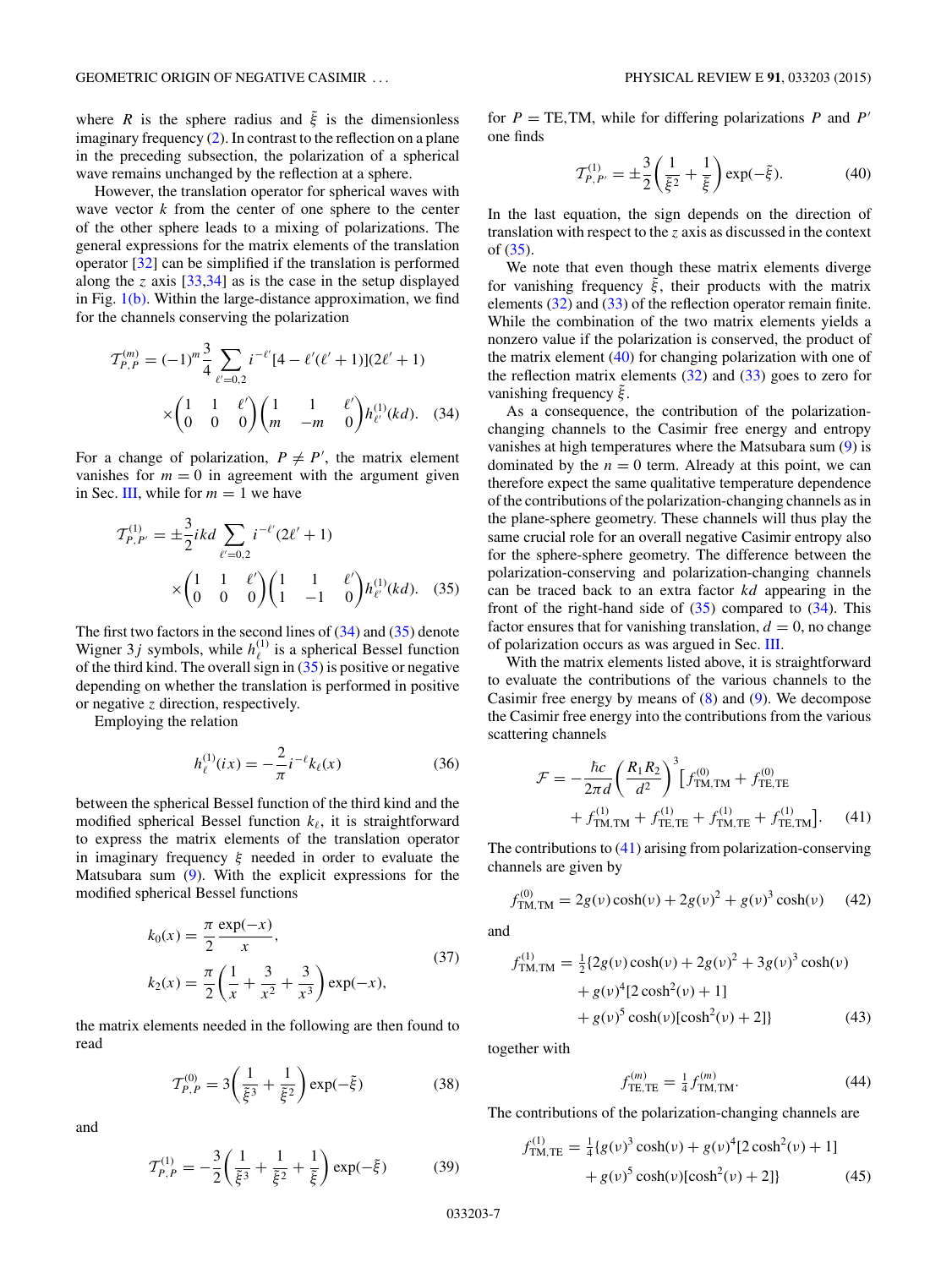<span id="page-7-0"></span>and

$$
f_{\text{TE,TM}}^{(1)} = f_{\text{TM,TE}}^{(1)}.\tag{46}
$$

In these results, we make use of the dimensionless temperature  $(1)$  and the function *g* defined in  $(5)$ . The total Casimir free energy obtained from these expressions agrees with the result  $(6)$  and was already given in Ref.  $[30]$ . As in the sphere-plane geometry, the contributions from the different scattering channels are in agreement with the results presented in Ref. [\[31\]](#page-9-0) if the identifications explained above are made.

In the high-temperature limit,  $v \rightarrow \infty$ , the polarizationconserving channels yield a contribution to the Casimir free energy linear in temperature while the contributions of the polarization-changing channels vanish. On the other hand, all channels give rise to a negative Casimir free energy at zero temperature. As a consequence, the contribution to the Casimir entropy arising from the polarization-changing channels is negative for all temperatures as already expected above on the basis of the matrix elements of the translation operator.

From the expressions listed for the contributions to the Casimir free energy, the corresponding contributions to the Casimir entropy can be obtained from its definition [\(3\)](#page-2-0). Introducing a rescaled Casimir entropy *s* by means of

$$
S = k_B \left(\frac{R_1 R_2}{d^2}\right)^3 s,\tag{47}
$$

one finds together with the abbreviation [\(5\)](#page-2-0)

$$
s_{\text{TM,TM}}^{(0)} = \frac{1}{\nu} \{ 2g(\nu) \cosh(\nu) + 2g(\nu)^2 - g(\nu)^3 \cosh(\nu) - g(\nu)^4 [2 \cosh^2(\nu) + 1] \}
$$
  
=  $4s_{\text{TE,TE}}^{(0)}$ , (48)

$$
s_{\text{TM,TM}}^{(1)} = \frac{1}{2\nu} \{ 2g(\nu) \cosh(\nu) + 2g(\nu)^2 + 5g(\nu)^3 \cosh(\nu) + g(\nu)^4 [2 \cosh^2(\nu) + 1] + g(\nu)^5 \cosh(\nu) [\cosh^2(\nu) + 2] - g(\nu)^6 [2 \cosh^4(\nu) + 11 \cosh^2(\nu) + 2] \} = 4s_{\text{TE,TE}}^{(1)},
$$
(49)

$$
s_{\text{TM,TE}}^{(1)} = \frac{1}{4\nu} \{3g(\nu)^3 \cosh(\nu) + 3g(\nu)^4 [2\cosh^2(\nu) + 1] + g(\nu)^5 \cosh(\nu) [\cosh^2(\nu) + 2] - g(\nu)^6 [2\cosh^4(\nu) + 11\cosh^2(\nu) + 2] \}
$$
  
=  $s_{\text{TE,TM}}^{(1)}$ . (50)

The temperature dependence of the contributions (48)–(50) to the Casimir entropy is shown in Fig. 7. At first sight, the curves resemble those presented in Fig. [6.](#page-5-0) In both cases, the contribution for  $m = 0$  is positive for all temperatures, while the polarization-conserving contribution for  $m = 1$  starts out negative and becomes positive at higher temperatures. The polarization-changing channels always yield a negative contribution to the Casimir entropy. A closer look reveals that, in contrast to the plane-sphere configuration, the negative contribution of the polarization-conserving channel with  $m = 1$ 



FIG. 7. (Color online) The contributions (48), (49), and (50) to the Casimir entropy of a sphere-sphere configuration are depicted as a function of the dimensionless temperature. While  $S_{\text{TM,TM}}^{(0)}$  is positive for all temperatures and  $S_{\text{TM,TM}}^{(1)}$  can be positive or negative depending on temperature,  $S_{\text{TM,TE}}^{(1)}$  always yields a negative contribution to the Casimir entropy. The dashed line represents the sum of the contributions of the two polarization-conserving transverse magnetic channels.

at low temperatures is much bigger than the contribution of the polarization-changing channel. However, as the dashed curve in Fig. 7 shows, the sum of the Casimir entropies of the polarization-conserving channels remains positive at all temperatures.

In order to analyze in more detail the negative contributions to the Casimir entropy, we consider the low-temperature expansions of the expressions  $(48)$ – $(50)$  which are given by

*s*

$$
s_{\text{TM,TM}}^{(0)} = \frac{4}{45}v^3 + \frac{8}{315}v^5 - \frac{8}{525}v^7 + O(v^9),\tag{51}
$$

$$
S_{\text{TM,TM}}^{(1)} = -\frac{4}{45} \nu^3 + \frac{2}{45} \nu^5 - \frac{68}{1575} \nu^7 + O(\nu^9), \quad (52)
$$

$$
s_{\text{TM,TE}}^{(1)} = -\frac{1}{63} \nu^5 - \frac{2}{225} \nu^7 + O(\nu^9). \tag{53}
$$

The dominant low-temperature contributions of order  $T<sup>3</sup>$  arise in the polarization-conserving channels. However, they cancel each other. In view of the fact that according to  $(31)$ , the Casimir entropy in the plane-sphere configuration contains a leading term of order  $T^3$ , this may come as a surprise. Indeed, a leading cubic term in the temperature can be obtained for anisotropic objects [\[31\]](#page-9-0). For the isotropic case considered here, it can be shown that terms of order  $\xi^5$  in the Mie coefficients [\(10\)](#page-4-0) and [\(11\)](#page-4-0) lead to such a  $T^3$  term in the sphere-sphere configuration. However, this term is suppressed by a factor of  $(R/d)^3$  relative to the terms discussed here and therefore negligible in the large-distance limit.

With the order  $T^3$  not contributing to the entropy, the appearance of a negative Casimir entropy is a nonperturbative effect  $[31]$ . In the next order,  $T^5$ , the negative contribution of the polarization-changing channel is not sufficiently strong as compared to the positive contributions of that order. Therefore, at very low temperatures, the Casimir entropy of two perfectly conducting spheres will be positive. On the other hand, it turns out that the terms of order  $T^7$ , which in (51)–(53) are all negative, lead indeed to a negative Casimir entropy in an intermediate temperature range. This was already shown in Ref. [\[30\]](#page-9-0) and is also visible in Fig. [5.](#page-3-0)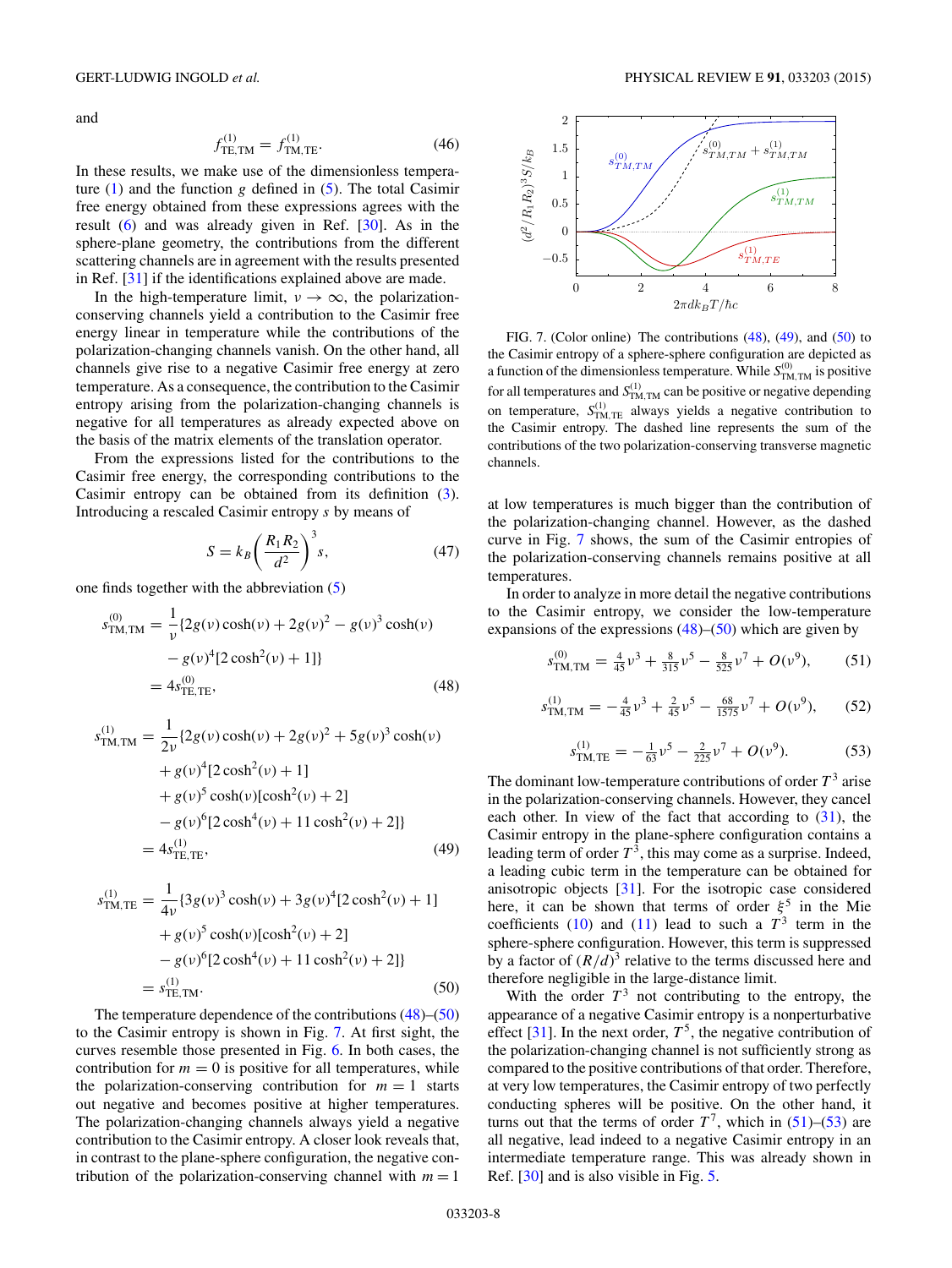<span id="page-8-0"></span>It is now interesting to study how the different channels can contribute in various ways to obtain either a positive Casimir entropy for all temperatures or a negative Casimir entropy in a certain temperature regime. To this end, in the next section we will also allow for spheres made of Drude-type metals.

# **V. PERFECTLY CONDUCTING VERSUS DRUDE-TYPE METAL SPHERES**

So far, we have studied the behavior of the various scattering channels and pointed out the relevance of the polarizationchanging channels for the appearance of a negative Casimir entropy. The weight with which the scattering channels contribute can be modified by the physical properties of the objects involved. In Ref. [\[31\]](#page-9-0) this was done by choosing objects with anisotropic polarizabilities and by varying their electric and magnetic properties. Here we will do the latter by allowing the objects to be either made of perfectly conducting metals or Drude-type metals, which have a finite zero-frequency conductivity. The results will further underline the relevance of the polarization-changing channels.

For simplicity, we will restrict ourselves in the following to setups consisting of two spheres as depicted in Fig. [1\(b\).](#page-1-0) Then, as pointed out in Sec. [IV B,](#page-5-0) the matrix elements of the reflection operator are given by the Mie coefficients for  $\ell = 1$ . While for perfectly conducting spheres, the Mie coefficients are the same up to a factor −2, for Drude metal spheres with a dc conductivity  $\sigma_0$ , the reflection of the TE mode can be neglected in the large-distance limit, where in addition to the conditions stated earlier,  $d \gg \sigma_0 R^2/30c$  should hold.

These properties of the Mie coefficients allow us to construct three different scenarios by choosing two spheres both made of perfect conductors, both made of Drude metals, or one made of a perfect conductor and the other of a Drude metal. In the first case, polarization-conserving as well as polarization-changing channels contribute as discussed in Sec. [IV B.](#page-5-0) In contrast, in the second case, only modes with TM polarization can complete round trips between the two spheres. Therefore, in this case, the polarization-changing channel is completely suppressed. In the third case, only one of the two polarization-changing channels and its weight relative to the polarization-conserving channels is modified with respect to two perfectly conducting spheres.

Indicating in the superscript on the left-hand side the material of which the two spheres are made, we obtain for the three situations just described the rescaled entropy introduced in  $(47)$  with

$$
s^{PC/PC} = \frac{5}{4} \left( s_{\text{TM,TM}}^{(0)} + s_{\text{TM,TM}}^{(1)} \right) + 2s_{\text{TM,TE}}^{(1)},\tag{54}
$$

$$
s^{PC/D} = s_{\text{TM,TM}}^{(0)} + s_{\text{TM,TM}}^{(1)} + s_{\text{TM,TE}}^{(1)},\tag{55}
$$

$$
s^{D/D} = s_{\text{TM,TM}}^{(0)} + s_{\text{TM,TM}}^{(1)},\tag{56}
$$

where the components are given in  $(48)$ – $(50)$ . These results are consistent with those obtained in Ref. [\[31\]](#page-9-0).

The temperature dependence of the Casimir entropies (54)– (56) is displayed in Fig. 8. At high temperatures, only the polarization-conserving channels contribute. The difference between the case of perfectly conducting spheres and the



FIG. 8. (Color online) Temperature dependence of the Casimir entropies (54)–(56) for a sphere-sphere setup where the spheres are either made of perfect conductors (PC) or Drude metals (D). The inset shows the low-temperature behavior where a positive Casimir entropy is found for all three cases. The curve for D*/*D corresponds to the dashed curve in Fig. [7.](#page-7-0)

other two cases shows the suppression of the polarizationconserving TE channel due to a Drude metal sphere.

The inset puts a special emphasis on the low-temperature behavior and shows clearly that in all three cases, the Casimir entropy takes on positive values for very low temperatures. However, only when all spheres are made of a Drude metal does the Casimir entropy remain positive for all temperatures. This is the case where no polarization-changing channels contribute.

It is sufficient to allow for one polarization-changing channel by making one of the spheres perfectly conducting in order to obtain a temperature window in which the Casimir entropy becomes negative. The effect becomes even more pronounced if both spheres are perfectly conducting as the weight of the polarization-changing channels is doubled while the contribution of the polarization-conserving channels is only increased by a quarter.

### **VI. CONCLUSIONS**

The origin of the negative Casimir entropy in the planesphere and sphere-sphere configuration has been analyzed in the limit where the distance between the objects is much larger than the radius of the sphere(s). In this limit, the Casimir free energy and the Casimir entropy can easily be decomposed into the contributions from various channels describing a round trip between the objects. Three kinds of channels have been identified, differing significantly in the temperature dependence of their contribution to the Casimir entropy.

The first kind of channels always makes a positive contribution to the Casimir entropy. This was found to be the case for polarization-conserving channels describing spherical waves with  $m = 0$ .

The second kind of channels also conserves polarization but involves spherical waves with  $m = 1$ . While these channels yield a positive contribution to the Casimir entropy at high temperatures, their contribution at sufficiently low temperatures is negative. However, this negative part is compensated by the polarization-conserving channels with  $m = 0$ .